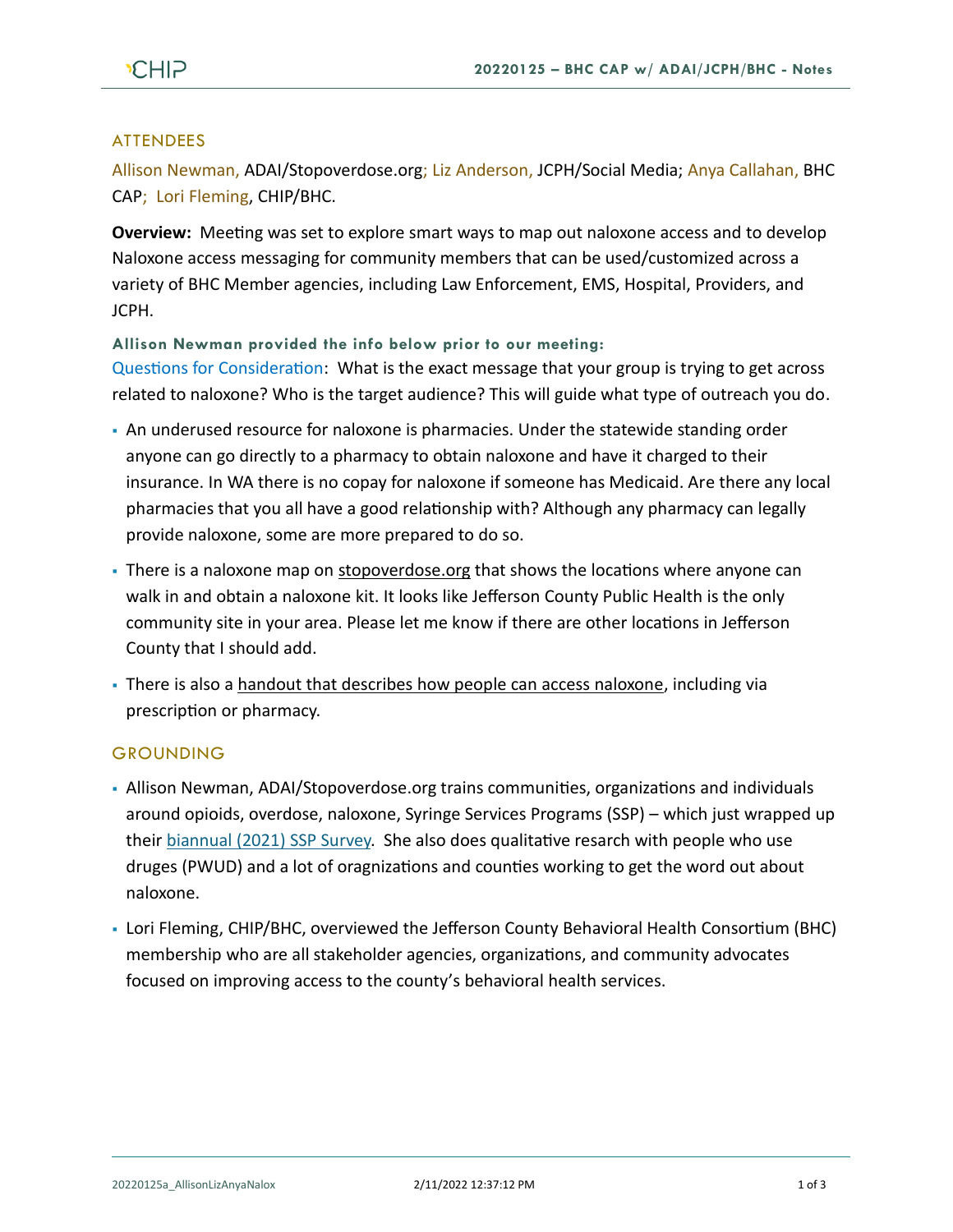## DISCUSSION NOTES AND NEXT STEPS

• Liz Anderson, JCPH Social Media, noted baseline demographics for FB are primarily people who identify as female, 65-up. 60% of Instagram audience is 35-44.

### **Platforms/What Message-From Whom/Desired Audience/**

• Allison noted Snapchat is where the younger/youth audience is, as well as TikTok. A surprising number of people of all ages use Youtube to access health information. Many landscapes to consider.

## **Naloxone Landscape in WA**

- SB 5195 requires all hospitals to provide Naloxone upon discharge if that person is at risk for overdose; Behavioral Health Agencies must offer Naloxone and ideally bill to Medicaid of their insurance – so messaging for people to ask for it and that BH are implementing availability currently. **Action:** Raise JHC?/JCPH/DBH/Pharmacy, etc. profile on naloxone.
- Not everyone who uses drugs is at the hospital/clinic or BH service. Get message on how to get Naloxone to them and to friends and families of people at risk for overdose. (And, here we've recognized PH protocol needs to be sorted out.) Action: Liz to update us on that?
- Summary: three buckets of messaging to: People in hospital/clinic/BH service; people who are not in care; friends and family of people at risk of overdose.

### **Data to Clarify Desired Demographic**

- Data of who is overdosing in Jeffco; what drugs are they taking; where are they when overdosing (hospital? Home?)
- Challenge around people with unstable housing are overrepresented. Rapid increase in fentanyl deaths statewide; younger people are making up a larger number – these may well be trends that point to broaden naloxone access to younger folks and their friends and family. If you overdose, you can't give naloxone to yourself.
- **Action:** LF to get coroner's data and pass to Anya/Liz and any other data she can find.

### **Community Education**

- Goal is to have folks directly impacted by OUD or SUD have more community support and less stigma – so they don't have to hide their efforts on behalf of their friends and family. See King County – who has great posters about naloxone, saving life. Use those identify messaging around how anyone can obtain Naloxone, timing; letting them know a statewide standing order exists at a pharmacy. **Action:** Identify what pharmacies are available; develop a partnership with a pharmacy, clarify co-pay.
- Also consider bus stops for Naloxone poster, info, etc.